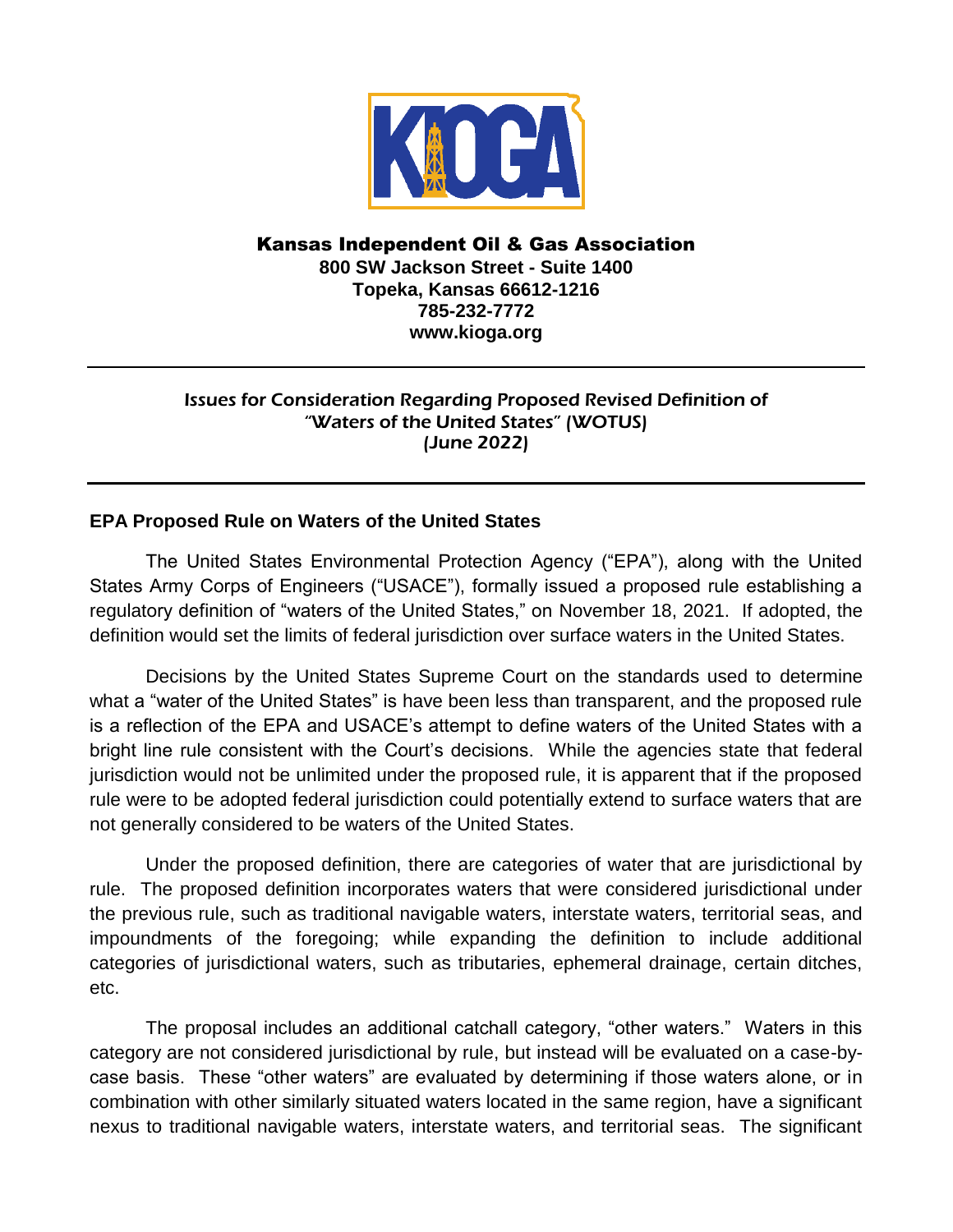nexus test was adopted from United States Supreme Court Justice Anthony Kennedy's concurring opinion in *Rapanos v. United States*, 547 U.S. 715 (2006). Under the proposed rule, a significant nexus would exist when "a water, including wetlands, either alone or in combination with other similarly situated waters in the region . . . significantly affects the chemical, physical, or biological integrity of a traditional navigable water, interstate water, or the territorial seas."

In summary, the proposed definition is as follows:

All waters which are currently used, were used in the past, or may be susceptible to use in interstate for foreign commerce, including all waters which are subject to the ebb and flow of the tide:

• All interstate waters, including interstate wetlands;

\_\_\_\_\_\_\_\_\_\_\_\_\_\_\_\_\_\_\_\_\_\_\_\_\_\_\_\_\_\_\_\_\_\_\_

• The territorial seas:

All impoundment of a traditional navigable water, interstate water, the territorial seas or a tributary;

• All tributaries1 of a traditional navigable water, interstate water, the territorial seas or impoundment;

• All waters, including wetlands, adjacentz to a traditional navigable water, interstate water, the territorial seas, impoundment or tributary; and

• On a case-specific basis, other waters<sub>3</sub>, including wetlands, provided that those waters also, or in combination with other similarly situated waters, including wetlands, located in the same region, have a significant nexus to traditional navigable water, interstate water or the territorial seas.

<sup>1</sup>A water with stream-like physical characteristics (i.e. a bed, banks, and ordinary high water mark) that contributes flow directly through another water to: navigable waters, interstate waters or territorial seas), an impoundment of a navigable water to include a tributary; or a wetland, lake, or pond that contributes flow directly or through another water to a navigable water, interstate water or territorial sea.

<sup>2</sup>Neighboring – within the riparian area or floodplain; with a shallow subsurface connection or confined surface connection to a navigable, interstate water or territorial sea. Riparian land is that which is within reasonable proximity. A floodplain is an area bordering inland or coastal waters that … is inundated during periods of moderate to high water flows.

<sup>3</sup>Waters that alone, or in combination with other similarly situated waters . . . in the same region, have a significant nexus to navigable, interstate water or the territorial seas. Significant nexus is that which affects the chemical, physical, or biological integrity of a navigable, interstate water or territorial sea. It must be more than speculative or insubstantial.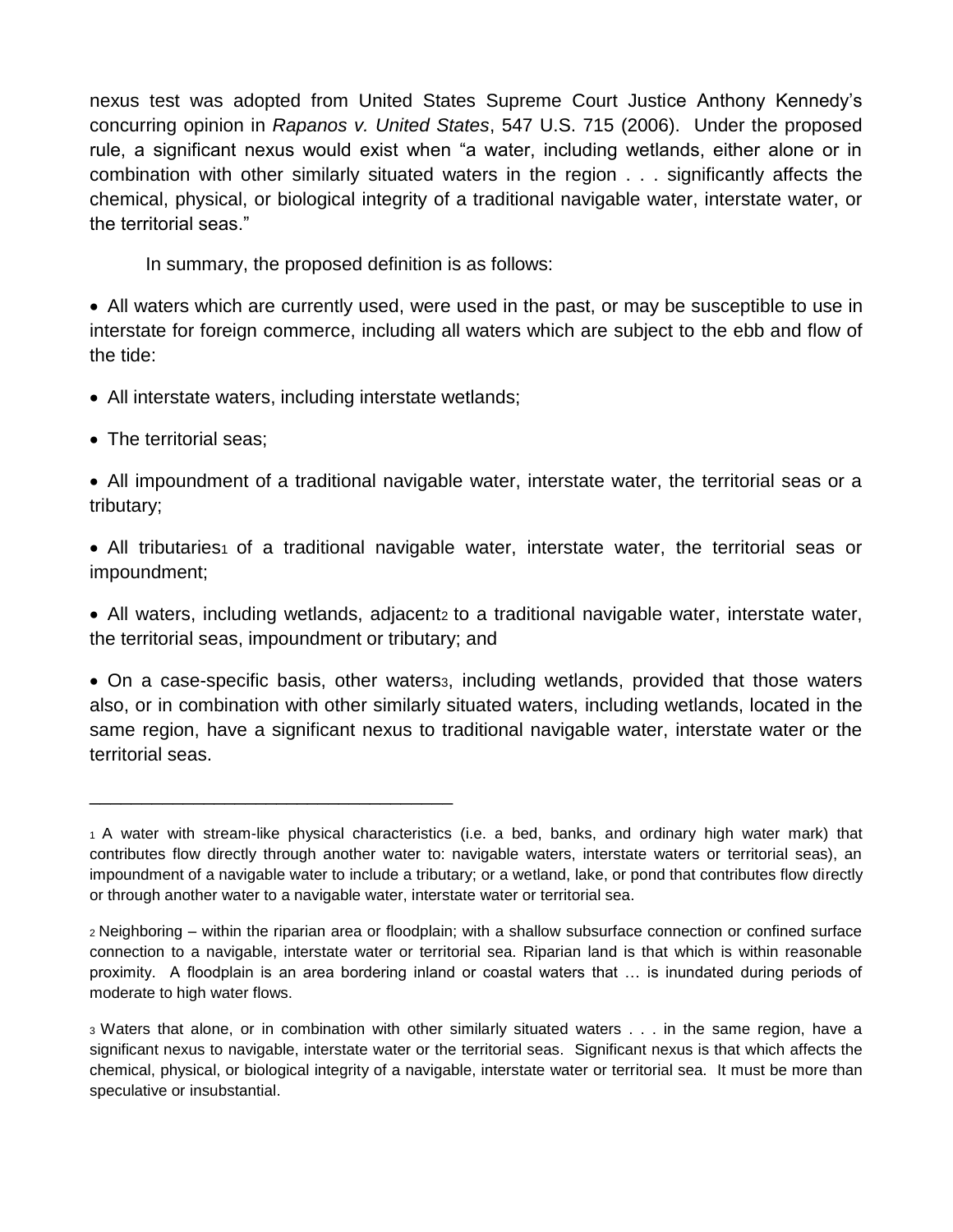Certain waters are excluded from the proposed rule and will not be jurisdictional. The agencies propose to exclude specified waters from the definition of "waters of the United States" in section (b) of the proposed rule. The agencies propose no change to the exclusion for waste treatment systems designed consistent with the requirements of the CWA, no change to the exclusion for prior converted cropland, and no change to the regulatory status of water transfers. The agencies propose to exclude by regulation certain waters and features over which the agencies have as a policy matter generally not asserted CWA jurisdiction.

The agency is seeking comment on several components of the rule including:

1. Comments, scientific and technical data, case law, and other information that would further clarify which "other waters" should be considered similarly situated for purposes of a casespecific nexus determination.

2. Comment on alternative approaches including: potentially determining waters in identified ecological regions (ecoregions) or hydrologic-landscape regions are similarly situated for purposes of evaluating a significant nexus, as well as the basis for determining which ecoregions or hydrologic-landscape regions should be so identified.

3. Comment on whether the legal, technical and scientific record would support determining limited specific subcategories of waters are similarly situated, or as having a significant nexus sufficient to establish jurisdiction.

4. Comment on determining which waters would be determined non-jurisdictional.

5. Comment on how inconclusiveness of the science relates to the use of case-specific determinations.

6. Information and data on the aquatic resource, implementation, and economic implications of a definition of "waters of the United States."

To adequately assess the potential impact of the new proposed definition on the implementation of the federal regulations, it is essential to review these programs relative to operations, compliance strategies, etc. The following section is a list of those regulations that regularly affect typical E&P operations that will require assessment.

**Spill Prevention, Control and Countermeasure Planning -** 40 C.F.R. § 112 provides regulations for oil pollution prevention. Organizations and facilities that must follow these regulations may be affected by EPA's proposed rule defining "waters of the United States." The following outlines sections of 40 C.F.R. § 112 that may be affected by the proposed rule and discusses potential impacts on oil and gas operators as a result.

**1. SPCC Plan Regulation**: This section details procedures, methods, equipment and other requirements to prevent the discharge of oil from non-transportation related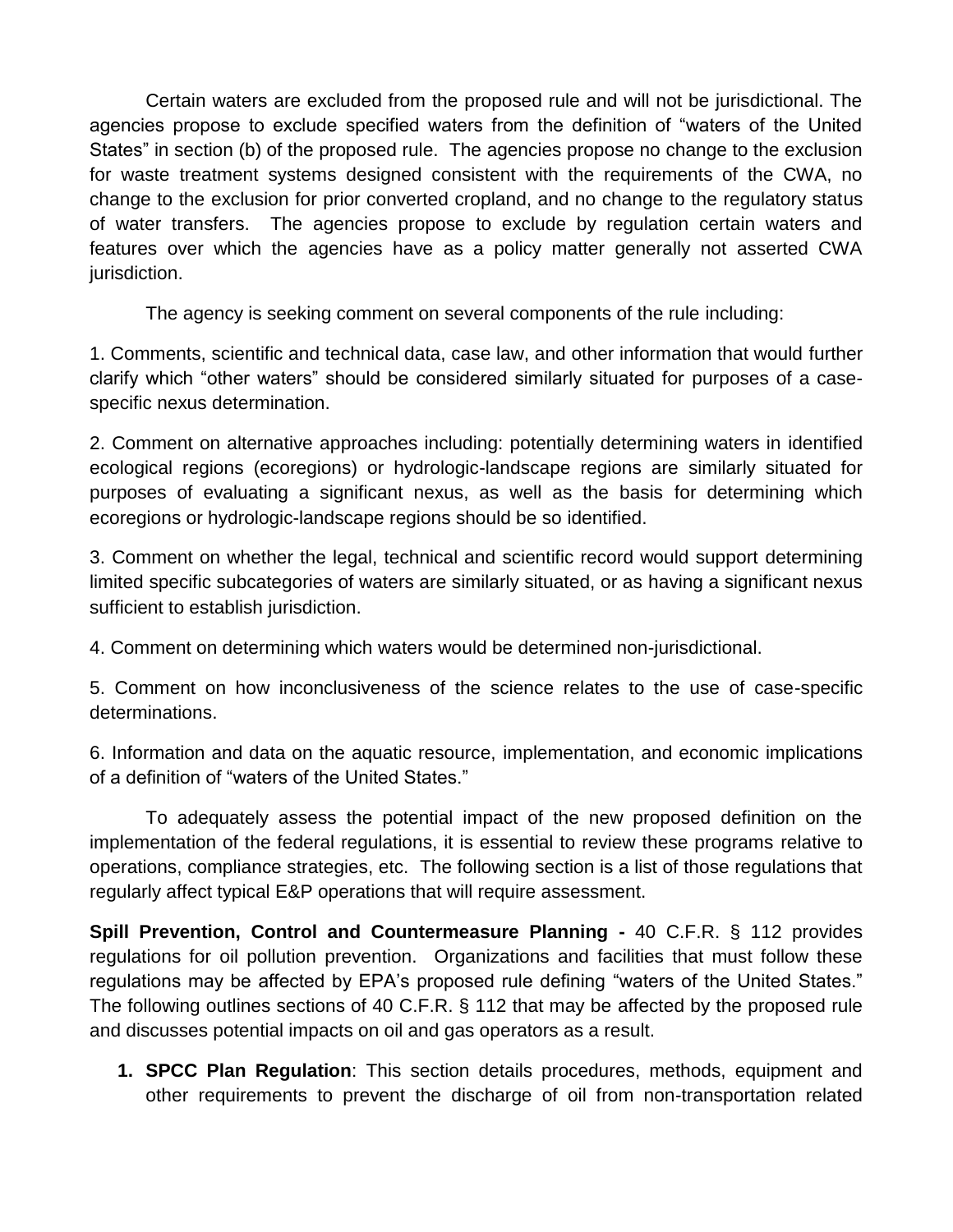onshore and offshore facilities into or upon the navigable waters of the United States . . . *40 C.F.R. § 112.1 –* SPCC Plan

**Effect**: With the addition of new jurisdictional waters and case-by-case analysis of "other waters," organizations and facilities not previously subject to these regulations may now fall within the purview of the Clean Water Act ("CWA").

**Considerations**: How many operations/facilities do you currently have that do not require SPCC plans or operations/facilities that will require a revised plan because a previous assessment of surface water that could be impacted must be expanded? If the proposed rule were to be adopted, would those operations/facilities now require new or revised SPCC plans?

**2. Design of Facility Drainage Systems:** The owner or operator of an onshore or offshore facility subject to this section must prepare a Spill Prevention, Control, and Countermeasure Plan (hereafter ''SPCC Plan'' or ''Plan"), in writing, and in accordance with § 112.7, and any other applicable section of this part. *40 C.F.R. § 112.3*. – Design of facility Drainage Systems.

**Effect:** Under the new proposed rule, owners and operators and facilities who were not previously subject to these regulations may find that they must now implement SPCC plans.

**Considerations:** How many new or revised SPCC plans would need to be implemented at your operation/facility under the new proposed rule?

**3. Ponds, Lagoons, Catchment Basins:** If you are the owner or operator of an onshore facility you must design facility drainage systems from undiked areas with a potential for a discharge (such as where piping is located outside containment walls or where tank truck discharges may occur outside the loading area) to flow into ponds, lagoons, or catchment basins designed to retain oil or return it to the facility. You must not locate catchment basins in areas subject to periodic flooding." (A question may be whether periodic flooding has new meaning since some drainage areas that fill with water during rain events is now a "Water of the United States" as a protected ephemeral stream/tributary.) *40 C.F.R. § 112.8*. Ponds, Lagoons, Catchment Basins.

**Effect:** Under the proposed rule, ponds, lagoons, or catchment basins may now be considered waters of the United States, and not appropriate for use as drainage systems. It is well to keep in mind, however, that the current definition has two specific exclusions from "water of the United States" Waste treatment systems including treatment ponds or lagoons designed to meet the requirements of the CWA are not "waters of the United States."

**Considerations:** Can you identify any ponds, lagoons, or catchment basins that may now be improper and require their own SPCC plan? Are there any diversion structures that would now fall within the WOTUS definition? Keep in mind the exclusion language provides exclusions for: "ditches that are excavated wholly in uplands, drain only uplands, and have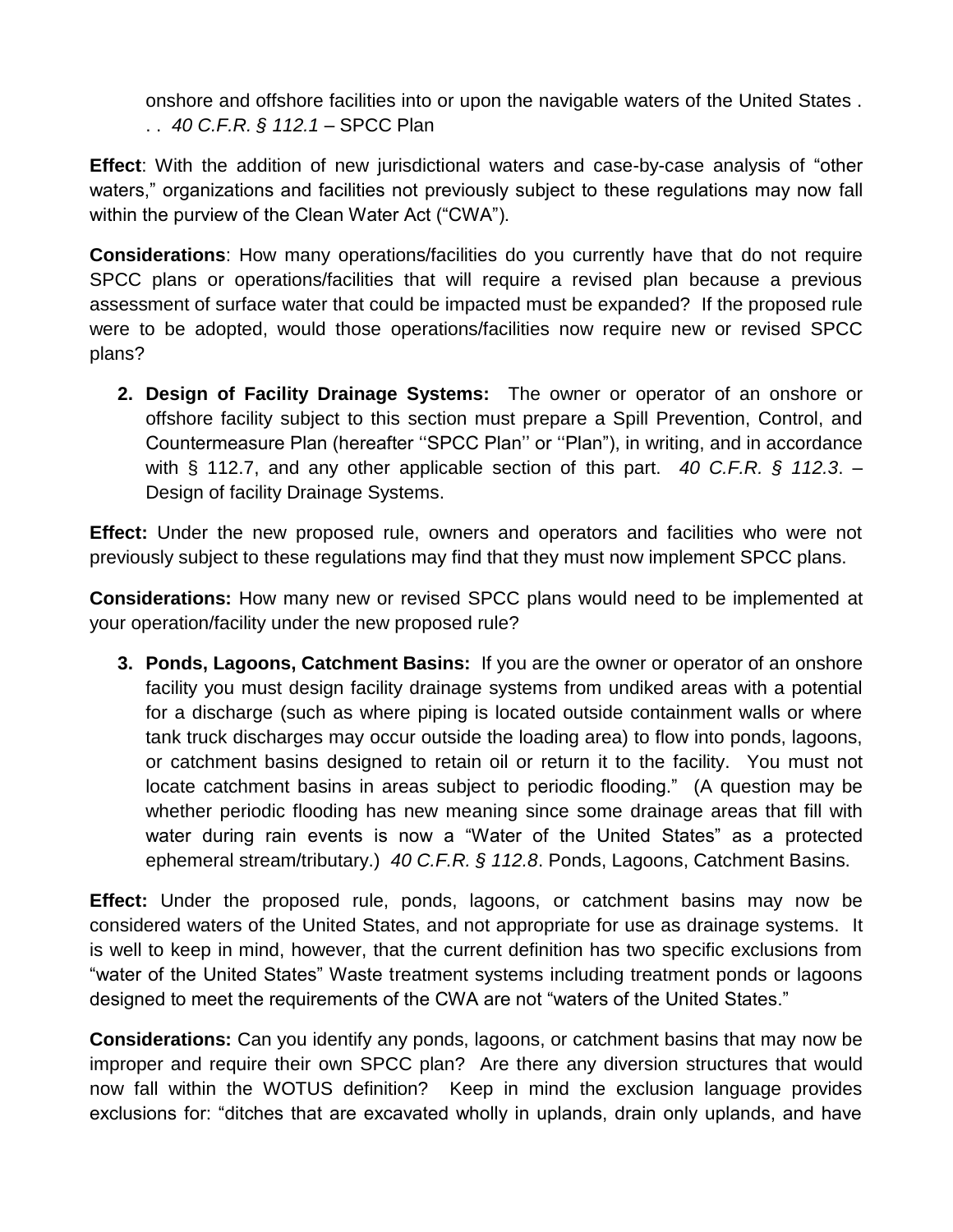less than perennial flow"; "ditches that do not contribute flow, either directly or through another water, to a traditional navigable water, interstate water, the territorial seas or a jurisdictional impoundment."

**4. Catchment Basin or Diversion Structure:** If you are the owner or operator of an onshore oil drilling and workover facility, you must provide catchment basins or diversion structures to intercept and contain discharges of fuel, crude oil, or oily drilling fluids. *40 C.F.R. § 112.10.* Catchment Basin or Diversion Structure.

**Effect:** The catchment basins and diversion structures may no longer be appropriate to contain the discharges under the proposed rule.

**Considerations:** Do you currently use catchment basins or diversion structures? Would these structures now be subject to regulations under the proposed rule? (See discussion above).

**Permitting for the Discharge of Dredge of Fill Materials -** 40 C.F.R. § 230 governs the issuance of permits for the discharge of dredged or fill material into waters of the United States. The proposed definition expands what is included in the definition of "waters of the United States." The following identifies sections of 40 C.F.R. § 230 that may be affected by the proposed rule and discusses potential impacts on oil and gas operators as a result. Both individual permits and general nationwide permits may warrant review and revision. In addition, regional special conditions may also warrant revision under the new rule. The term "wetland" means those areas that are inundated or saturated by surface or groundwater at a frequency and duration sufficient to support, and that under normal circumstances do support, a prevalence of vegetation typically adapted for life in saturated soil conditions. Wetlands generally include swamps, marches, bogs and similar areas. The term "significant nexus" means that a water, including wetlands, either alone or in combination with other similarly situated waters in the region (i.e., the watershed that drains to the nearest jurisdictional water (navigable, interstate or territorial sea), significantly affects the chemical, physical, or biological integrity of a jurisdictional water. For an effect to be significant, it must be more than speculative or insubstantial. Other waters, including wetlands, are similarly situated when they perform similar functions and are located sufficiently close together or sufficiently close to a water of the United States so that they can be evaluated as a single landscape unit with regard to their effect on the chemical, physical, or biological integrity of a jurisdictional water.

E&P operations often use Nationwide Permits (NWPs) 12 (utility line activities) and 39 (commercial and institutional developments) to authorize certain activities. There may be other Nationwide Permits that are used and should be assessed. The underlying assumption of NWP 12 is that it authorizes activities that do not result in the loss of greater than ½-acre of waters of the United States for each single and complete project.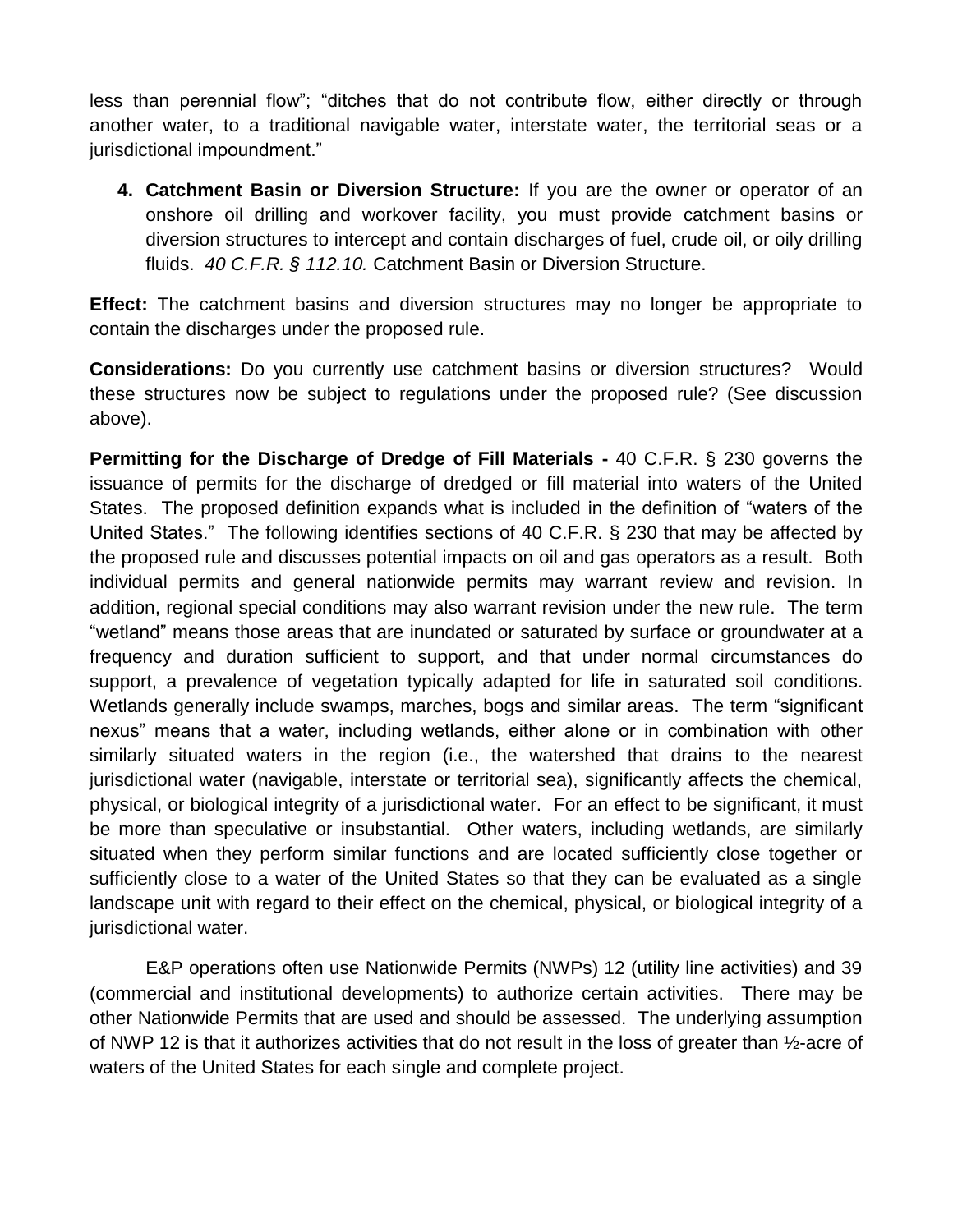The underlying assumption of NWP 39 is that it authorizes the discharge of dredged or fill material into non-tidal waters of the United States for the construction or expansion of commercial and institutional building foundations and building pads and attendant features that are necessary for the use and maintenance of the structures, but this discharge must not cause the loss of greater than ½ acre of non-tidal waters of the United States, including the loss of no more than 300 linear feet of stream bed, unless for intermittent and ephemeral stream beds the district engineer waives the 300 linear foot limit by making a written determination concluding that the discharge will result in minimal adverse effects. An assessment of the nationwide permitting program will need to be conducted in light of the proposed rulemaking.

**1. Permitting Dredge and Fill Disposal Sites:** The Guidelines are applicable to the specification of disposal sites for discharges of dredged or fill material into waters of the United States." *40 C.F.R. § 230.2.* Permitted Dredge and Fill Disposal Sites

**Effect**: Current and future sites that are being appropriately permitted for use as disposal sites for dredge and fill material may no longer be appropriate for disposal.

**Considerations**: Assess the sites for which you have or are pursuing 404 permits to test against the new proposed definition to determine whether a different regulatory result would be implemented.

**2. Disposal in a Water of the United States:** The term disposal site means that portion of the 'waters of the United States' where specific disposal activities are permitted and consist of a bottom surface area and any overlying volume of water." *40 C.F.R. § 230.3(i)*. – Disposal in a Water of the United States.

**Effect:** A "water of the United States" where disposal is currently permitted may become an area where disposal is prohibited under the proposed rule. (See discussion above.)

**Considerations**: Consider generating a list of disposal sites currently being used in your operations, along with an assessment or map that may be useful in determining the impact of the new proposed rule. Graphic demonstrations of the expansion of the program would be useful in communicating impacts.

**3. Practicable Alternatives:** Except as provided under Section 404(b)(2), no discharge of dredged or fill material shall be permitted if there is a practicable alternative to the proposed discharge which would have less adverse impact. Practicable alternatives include, but are not limited to: (i) activities which do not involve a discharge of dredged or fill material into the WOTUS. *40 C.F.R. § 230.10(a).* Practicable Alternatives.

**Effect:** As the proposed rule expands the definition of "waters of the United States," the practicable alternatives list will become more restrictive and disposal, which was previously not allowed because a practicable alternative existed, could potentially be permitted under the proposed rule.